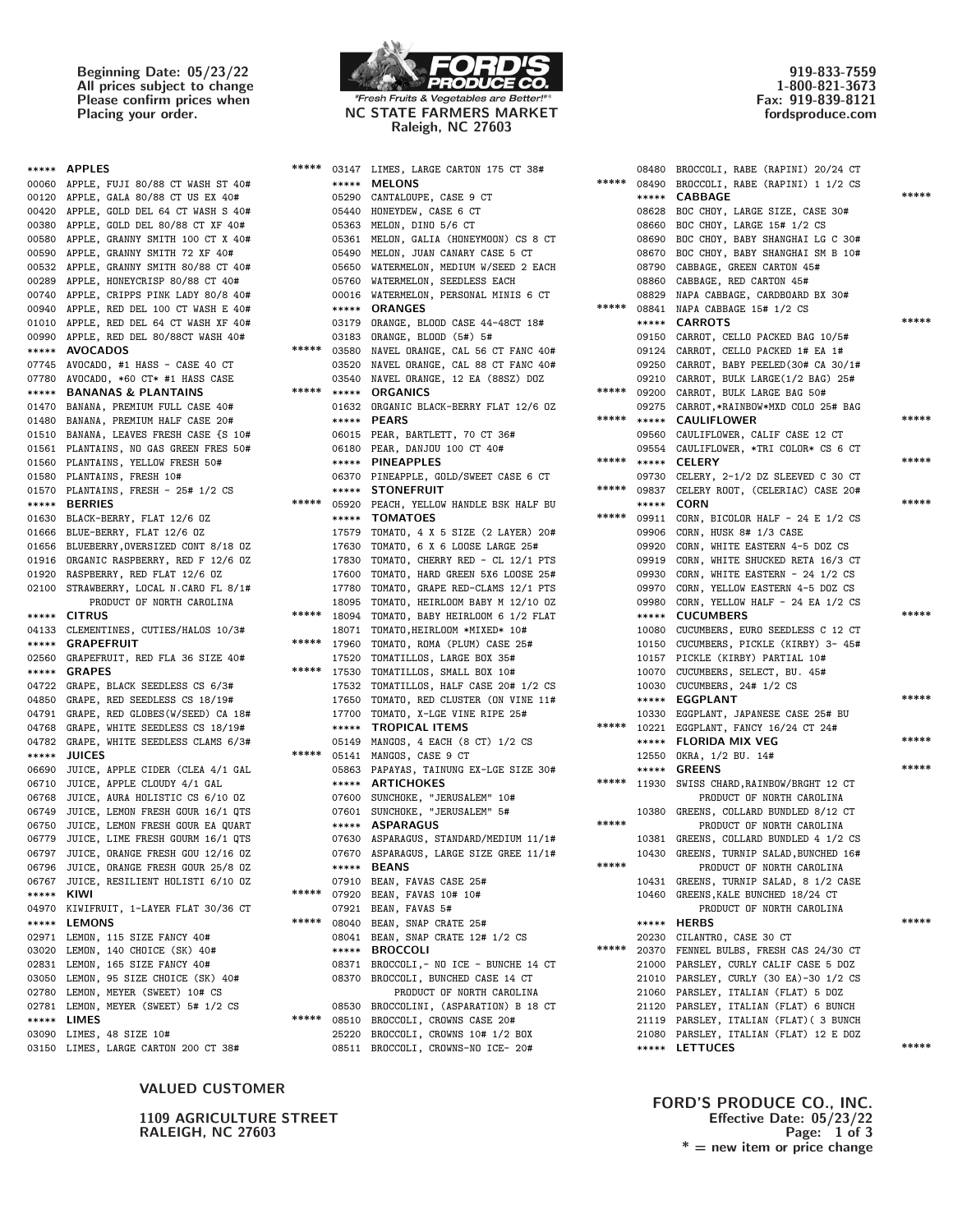If you don't see what you need on This list please ask us. We will be Glad to find anything you need WE WANT TO SERVE YOU

Advance Order Required On some items: {P} Call by 10am Mon-Fri for next day {S} Special order PLEASE CALL

We just have a \$100 minimum for Deliveries. If the order does not reach \$100 we will add a maximum of \$20 or just enough to bring it up to \$100

|       | ***** LETTUCES                                                                                                                       | ***** |       | 14870 PEPPER, MIXED (RED/YEL/ORAN) 11#                                                                                               |       |       | 17110 SQUASH, SPAGHETTI BU. 30#                                                 |       |
|-------|--------------------------------------------------------------------------------------------------------------------------------------|-------|-------|--------------------------------------------------------------------------------------------------------------------------------------|-------|-------|---------------------------------------------------------------------------------|-------|
|       | 11540 LETTUCE, GREEN LEAF 24 CT                                                                                                      |       |       | 14880 PEPPER, MIXED (RED/YEL/ORAN) 5#                                                                                                |       |       | 17190 SQUASH, YELLOW FANCY CASE 18#                                             |       |
|       | 11610 LETTUCE, RED LEAF CASE 24 CT                                                                                                   |       |       | 14910 PEPPER, ORANGE GOURMET 11#                                                                                                     |       |       | PRODUCT OF NORTH CAROLINA                                                       |       |
|       | 10610 LETTUCE, BOSTON (BUTTER) 24 CT                                                                                                 |       |       | 14570 PEPPER, POBLANO 20#                                                                                                            |       |       | 17320 ZUCCHINI FANCY CASE 18#                                                   |       |
|       | 10611 LETTUCE, BOSTON (BUTTER) 1/2 CS                                                                                                |       | 14580 | PEPPER, POBLANO 10#                                                                                                                  |       |       | PRODUCT OF NORTH CAROLINA                                                       |       |
| 11200 | ESCAROLE LETTUCE, CASE 18/24 CT                                                                                                      |       | 14590 | PEPPER, POBLANO 5#                                                                                                                   |       |       | ***** TROPICAL ITEMS                                                            | ***** |
| 11264 | LETTUCE, FRISEE- 12 HEA 1/2 CASE                                                                                                     |       | 15030 | PEPPER, RED GOURMET 11#                                                                                                              |       |       | 20730 GINGER ROOT 30#                                                           |       |
| 11660 | LETTUCE, LIVING HYDRO / BI 12 CT                                                                                                     |       | 14970 | PEPPER, RED REGULAR BUSHEL C 24#                                                                                                     |       |       | 20740 GINGER ROOT 5#                                                            |       |
|       | 11661 LETTUCE, LOCAL HYDRO/BI 1/2 CASE                                                                                               |       |       | 14620 PEPPER, GREEN SERRANO LGE BO 30#                                                                                               |       |       | ***** DAIRY                                                                     | ***** |
|       | 11170 RADICCHIO, CASE 9/12 CT                                                                                                        |       |       | 14645 PEPPER, GREEN SERRANO 10#                                                                                                      |       |       | 19281 CHEESE, CHEDDAR SHARP 10# BLOCK                                           |       |
|       | 11290 LETTUCE, WRAPPED - CASE 24 CT                                                                                                  |       |       | 14640 PEPPER, GREEN SERRANO 5#                                                                                                       |       |       | 19365 CHEESE, CREAM CHEESE LOAF 10/3#                                           |       |
|       | 11300 LETTUCE, WRAPPED - 12 HEA 1/2 CS                                                                                               |       |       | 14505 PEPPER, SHISHITO BX 8#                                                                                                         |       |       | 19090 CHEESE, RED RHINE HOOP 20-22#                                             |       |
|       | 11750 ROMAINE, CASE 24 CT                                                                                                            |       |       | 14300 PEPPER, GREEN EX-LGE, BU 24#                                                                                                   |       |       | PRODUCT OF NORTH CAROLINA                                                       |       |
|       | 11830 ROMAINE HEARTS CASE 12/3 PK                                                                                                    |       |       | 14300 PEPPER, GREEN DA DUL,<br>15150 PEPPER, YELLOW GOURMET 11#<br><b>POTATOES</b>                                                   |       |       |                                                                                 |       |
|       | 11833 ROMAINE HEARTS-3/3 CT B 1/4 CASE                                                                                               |       |       |                                                                                                                                      |       |       | 21709 MAYONNAISE, EACH HD GAL EACH<br>***** 18880 MILK, 2% LOW FAT CASE 4/1 GAL |       |
|       | 11831 ROMAINE HEARTS-6/3 CT BAG 1/2 CS                                                                                               |       |       | 15240 POTATO, CHEF KENNEBEC (LGE) 50#                                                                                                |       |       | PRODUCT OF NORTH CAROLINA                                                       |       |
|       | 11751 ROMAINE, SLEEVED CASE 24 CT                                                                                                    |       |       | 15750 POTATO, YELLOW FINGERLINGS 50#                                                                                                 |       |       |                                                                                 |       |
|       |                                                                                                                                      |       |       |                                                                                                                                      |       |       | 18850 MILK, BUTTERMILK WHOLE 9-1/2 GAL                                          |       |
|       | ***** MUSHROOMS                                                                                                                      |       |       | ***** 15770 POTATO, YELLOW FINGERLINGS 10#                                                                                           |       |       | PRODUCT OF NORTH CAROLINA                                                       |       |
|       | 12470 MUSHROOM, LARGE WHITE 84 CT                                                                                                    |       |       | 15859 POTATO, MIXED FINGERLINGS 50#                                                                                                  |       |       | 18860 MILK, HOMOGENIZED CS RED 4/1 GAL                                          |       |
|       | 12020 MUSHROOM, BEECH BROWN 3#                                                                                                       |       |       | 15860 POTATO, MIX FINGER TRI COLOR 10#                                                                                               |       |       | PRODUCT OF NORTH CAROLINA                                                       | ***** |
| 12270 | MUSHROOM, OYSTER 3#                                                                                                                  |       |       | 15854 POTATO, MIXED FINGERLINGS 1/2 25#                                                                                              |       |       | ***** BONE SUCKIN' SAUCES AND R                                                 |       |
| 12290 | MUSHROOM, PORT CAPS 4 1/2" 3#                                                                                                        |       |       | 15830 POTATO, RED FINGERLING 10#                                                                                                     |       |       | 22389 BSS CAJUN RUB & SEASON 12/4.2 0Z                                          |       |
| 12410 | MUSHROOM, SPECIAL (LARGE) 3#                                                                                                         |       |       | 15540 POTATO, RED #1 "A" SIZE 50#                                                                                                    |       |       | PRODUCT OF NORTH CAROLINA                                                       |       |
| 12005 | MUSHROOM, WILD COMBO 3#                                                                                                              |       |       | 15650 POTATO, RED "B" SIZE (SMALL) 50#                                                                                               |       |       | 22359 BSS GARLIC HONEY WING 12/12.25oz                                          |       |
| ***** | ONIONS, SHALLOTS AND GARL                                                                                                            |       |       | ***** 16260 POTATO, SWEET #1(72 SZ)BLK C 38#                                                                                         |       |       | PRODUCT OF NORTH CAROLINA                                                       |       |
|       | 20567 GARLIC, ** BLACK ** (6 BULBS 1 PACK                                                                                            |       |       | PRODUCT OF NORTH CAROLINA                                                                                                            |       |       | 22463 BSS GINGER SESAME YAK 12/13.25oz                                          |       |
|       | 20612 GARLIC, LOOSE COLOSSAL ARGENT 30#                                                                                              |       |       | 16259 POTATO, SWEET 55 COUNT 38#                                                                                                     |       |       | PRODUCT OF NORTH CAROLINA                                                       |       |
| 20620 | GARLIC, UNPEELED LOOSE 15 1/2 CS                                                                                                     |       |       | PRODUCT OF NORTH CAROLINA                                                                                                            |       |       | 22362 BSS, HOT CS 6-1/2 GAL                                                     |       |
|       | 12650 LEEKS, CALIF CASE 1 DOZ                                                                                                        |       |       | 16258 POTATO, SWEET 45 COUNT 38#                                                                                                     |       |       | PRODUCT OF NORTH CAROLINA                                                       |       |
| 12720 | ONION, CIPOLLINI *UNPEELED* 10#                                                                                                      |       |       | PRODUCT OF NORTH CAROLINA                                                                                                            |       |       | 22376 BSS HICCUPPIN' HOT SAUCE 12/5 OZ                                          |       |
| 12621 | ONION, GREEN LARGE/MEXICAN 42 CT                                                                                                     |       |       | 15340 POTATO, WHITE #1 "A" SIZE BG 50#<br>16390 POTATO, YUKON GOLD "A" CASE 50#                                                      |       |       | PRODUCT OF NORTH CAROLINA                                                       |       |
| 12590 | ONION, GREEN - ICELESS 4/2#                                                                                                          |       |       |                                                                                                                                      |       |       | 22360 BSS, HOT CS 12/1 PTS                                                      |       |
| 12802 | ONION, PEARL RED 12/8 OZ                                                                                                             |       |       | ***** POTATOES IDAHO                                                                                                                 | ***** |       | PRODUCT OF NORTH CAROLINA                                                       |       |
| 12730 | ONION, PEARL WHITE 12/8 OZ                                                                                                           |       |       | 16060 POTATO, IDAHO 50 CT 50#                                                                                                        |       |       | 22386 BSS *HOT* RIB RUB & SE 12/5.8 OZ                                          |       |
|       | 12740 ONION, PEARL WHITE-6 EACH 1/2 CS                                                                                               |       |       |                                                                                                                                      |       |       | 22382 BSS MUSTARD, SWT/SPICY 12/12 OZ                                           |       |
|       | 12850 ONION, RED JUMBO 25#                                                                                                           |       |       | 16030 POTATO, IDAHO 60 CT 50#<br>16040 POTATO, IDAHO (60 CT SIZE) 10#<br>16020 POTATO, IDAHO 70 CT 50#                               |       |       | PRODUCT OF NORTH CAROLINA                                                       |       |
|       | 13040 ONION, VIDALIA SWEET JUMBO 40#                                                                                                 |       |       | 16020 POTATO, IDAHO 70 CT 50#<br>16000 POTATO IDAHO 80 CT 50#                                                                        |       |       | 22388 BSS CHICKEN RUB & SEAS 12/5.8 0Z                                          |       |
| 13240 | ONION, WHITE JUMBO BAG 50#                                                                                                           |       |       | 16000 POTATO, IDAHO 80 CT 50#                                                                                                        |       |       | PRODUCT OF NORTH CAROLINA                                                       |       |
|       | 13430 ONION, YELLOW JUMBO BAGGED 10/5#                                                                                               |       |       | ***** RADISHES<br>16580 RADISH, RED PACKAGED 14/1#<br>16581 RADISH RED, HALF CASE 7/1# BAGS<br>10180 RADISH, CHINESE DAIKON CASE 40# | ***** |       | 22340 BSS, REGULAR CS 12/1 PTS                                                  |       |
| 13410 | ONION, YELLOW BAGS 16/3#                                                                                                             |       |       |                                                                                                                                      |       |       | PRODUCT OF NORTH CAROLINA                                                       |       |
| 13340 | ONION, YELLOW JUMBO 50#                                                                                                              |       |       |                                                                                                                                      |       |       | 22346 BSS, REGULAR CS 4/1 GAL                                                   |       |
| 13360 | ONION, YELLOW JUMBO 5#                                                                                                               |       |       |                                                                                                                                      |       |       | PRODUCT OF NORTH CAROLINA                                                       |       |
| 13350 | $\begin{array}{lll}\n\texttt{ONION, YELLOW JUNDU } \xrightarrow{\texttt{or}} & \n\texttt{1/2 BG} & \n\texttt{1/440} & \n\end{array}$ |       |       | HORSERADISH ROOT, CASE 10#                                                                                                           |       |       |                                                                                 |       |
| 13320 |                                                                                                                                      |       |       | <b>ROOT VEGETABLES</b>                                                                                                               |       |       | 22270 BSS, REGULAR GAL EACH GAL<br>***** 22342 BSS, REGULAR CS 6-1/2 GAL        |       |
| 13330 | ONION, YELLOW MED/LGE 25# 1/2 BG                                                                                                     |       |       | 08270 BEET,GOLD YELLOW MED/LGE BAG 25#                                                                                               |       |       | 22344 BSS, REG EACH 1/2 GAL EACH 1/2 G                                          |       |
| 21265 | SHALLOTS, *UNPEELED* B 8/5# BAGS                                                                                                     |       |       | 08300 BEET, RED MED/LGE LOOSE BAG 25#                                                                                                |       |       | 22384 BSS RIB RUB & SEASONIN 12/5.8 0Z                                          |       |
| 21270 | SHALLOTS, *UNPEELED* 5# BAG                                                                                                          |       |       | 08330 BEET, STRIPED CHIOGGIA MED B 25#                                                                                               |       |       | PRODUCT OF NORTH CAROLINA                                                       |       |
| ***** | <b>ORGANICS</b>                                                                                                                      |       |       | ***** 16172 JICAMA ROOT, CRATE 38#                                                                                                   |       |       | 22387 BSS RIB RUB & SEASONING 4/26 OZ                                           |       |
|       | 14183 TOFU FIRM CS 12/16 OZ                                                                                                          |       |       |                                                                                                                                      |       |       | 22390 BSS SEAFOOD SEASONING 12/4.8 OZ                                           |       |
|       |                                                                                                                                      |       | 16180 | JICAMA ROOT 10#                                                                                                                      |       |       |                                                                                 |       |
|       | ***** PEAS                                                                                                                           |       |       | ***** 16170 JICAMA ROOT, 18# 1/2 CS                                                                                                  |       |       | 22400 BSS SLOP MOPS (BBQ BAS 12/1 CASE                                          |       |
|       | 13700 PEAS, PINK EYED SHELLED 2/4#                                                                                                   |       |       | 13590 PARSNIPS, LOOSE 20# BAG                                                                                                        |       |       | 22393 BSS STEAK RUB LGE CONTAI 4/26 OZ                                          |       |
|       | 13780 PEAS, SNOW PEAS 10#                                                                                                            |       |       | 16660 RUTABAGAS, CTN. 50#                                                                                                            |       |       | 22392 BSS STEAK SEASONING & 12/5.8 OZ                                           |       |
|       | 13750 PEAS, SUGAR SNAP 10#                                                                                                           |       |       | 16661 RUTABAGAS, CTN. 25#                                                                                                            |       |       | PRODUCT OF NORTH CAROLINA                                                       |       |
| ***** | <b>PEPPERS</b>                                                                                                                       | ***** |       | 18390 TURNIP, PURPLE TOP MED/LGE B 25#                                                                                               |       |       | 22355 BSS STEAK SAUCE CS 12/11.750Z                                             |       |
| 14710 | PEPPER, DRIED ANCHO CHILE 25#                                                                                                        |       | ***** | <b>SEASONAL ITEMS</b>                                                                                                                | ***** |       | PRODUCT OF NORTH CAROLINA                                                       |       |
|       | 14720 PEPPER, DRIED ANCHO CHILE 5#                                                                                                   |       |       | 16635 RHUBARB, CHERRY RED CAS 20# CASE                                                                                               | ***** |       | 22380 BSS MUSTARD, SWEET CS 12/12 OZ                                            |       |
|       | 14740 PEPPER, DRIED CHILE DE ARBOL 22#                                                                                               |       |       | ***** SPROUTS                                                                                                                        |       |       | PRODUCT OF NORTH CAROLINA                                                       |       |
|       | 14750 PEPPER, DRIED CHILE DE ARBOL 5#                                                                                                |       |       | 19760 ALFALFA SPROUT - CASE 12/4 OZ                                                                                                  |       |       | 22350 BSS, THICK/REGULAR CS 12/1 PTS                                            |       |
|       | 14840 PEPPER, DRIED GUAJILLO CHILE 5#                                                                                                |       | 08570 | SPROUT BRUSSEL LOOSE CASE 25#                                                                                                        |       |       | PRODUCT OF NORTH CAROLINA                                                       |       |
|       | 14660 PEPPER, HABANERO (HOT) CT 8#                                                                                                   |       |       | ***** SQUASHES                                                                                                                       | ***** | 22356 | BSS, THICK/REGULAR CS 4/1 GAL                                                   |       |
|       | 14470 PEPPER, JALAPENOS, LGE BU. 30#                                                                                                 |       |       | 17472 CALABACITA MEX GRAY SQUASH B 28#                                                                                               |       |       | 22310 BSS, THK/REG EACH GAL EACH GAL                                            |       |
| 14480 | PEPPER, JALAPENOS, 15# 1/2 CASE                                                                                                      |       | 16800 | SQUASH, ACORN BUSHEL 30#                                                                                                             |       |       | 22462 BSS TERIYAKI GINGER W 12/13.25oz                                          |       |
|       | 14512 PEPPER, LONG HOT CASE 14#                                                                                                      |       |       | 16880 SQUASH, BUTTERNUT BU. 30#                                                                                                      |       |       | PRODUCT OF NORTH CAROLINA                                                       |       |
|       |                                                                                                                                      |       |       |                                                                                                                                      |       |       |                                                                                 |       |

VALUED CUSTOMER

FORD'S PRODUCE CO., INC. Effective Date: 05/23/22 Page: 2 of 3  $* =$  new item or price change